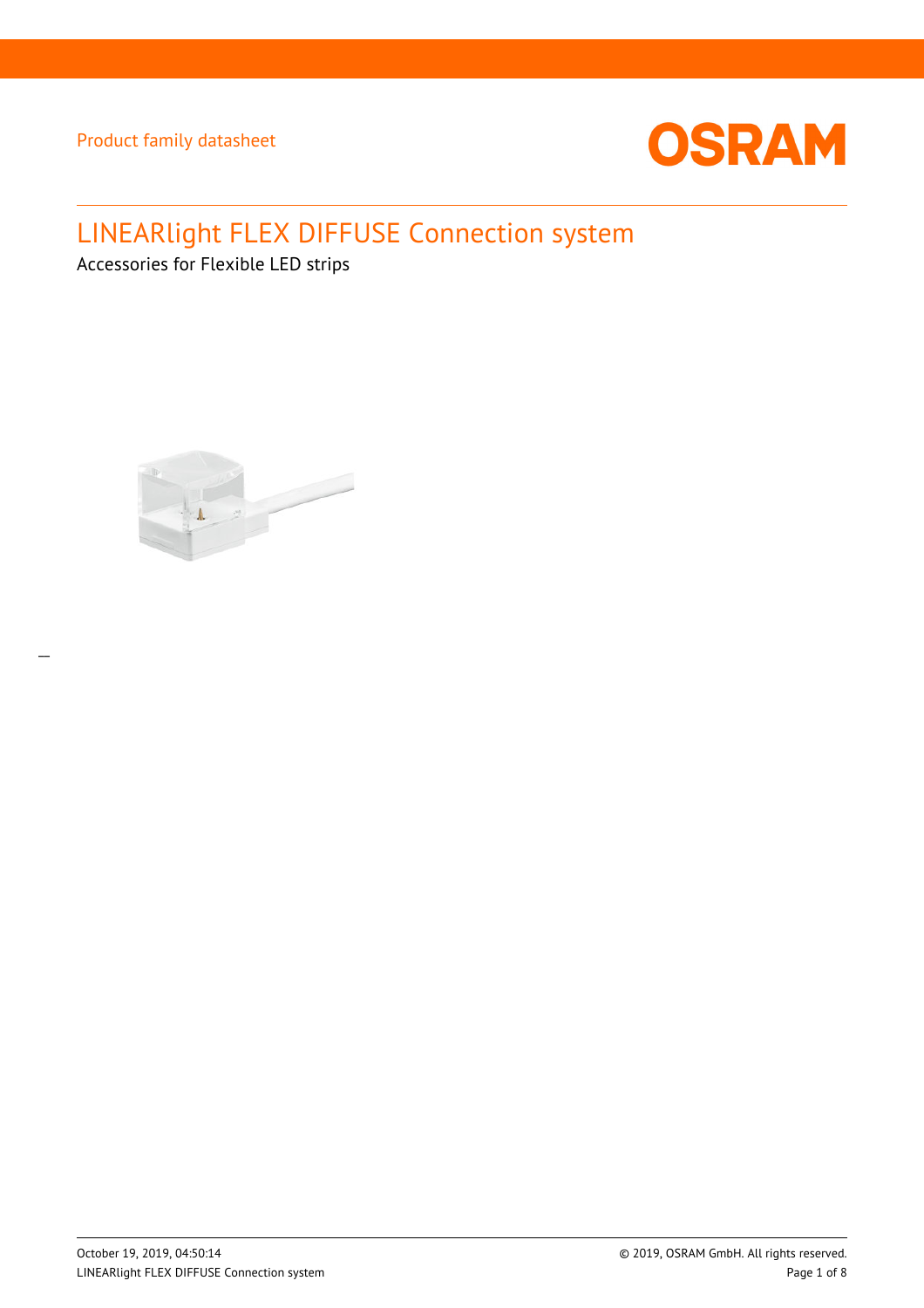#### Technical data

#### **Dimensions & weight**

| <b>Product description</b>    | <b>Product</b><br>weight | Height    | Width             | Length           |
|-------------------------------|--------------------------|-----------|-------------------|------------------|
| FX-DCS-G1-CM2PF-IP67-500-X5   | 105.00 q                 | 19.0 mm   | $18.5$ mm         | 26.6 mm          |
| FX-DCS-G1-CM2PF-IP67-TOPKIT5  | 122.30 g                 | 30.0 mm   | 150.0 mm          | 260.0 mm         |
| FX-DCS-G1-CM2PJ-IP67-0190-X5  | 85.00 <sub>a</sub>       | 19.0 mm   | $18.5$ mm         | 26.6 mm          |
| FX-DCS-G1-CM2PJ-IP67-TOPKIT5  | 102.30q                  | 30.0 mm   | 150.0 mm          | 260.0 mm         |
| FX-DCS-G1-ECT-KIT20           | 34.60 g                  | $11.6$ mm | $16.1$ mm         | $9.2 \text{ mm}$ |
| FX-DCS-G1-EHT-KIT20           | 63.00q                   | 11.6 mm   | $16.1$ mm         | 17.0 mm          |
| <b>FX-DCS-G1-GL-25</b>        | 26.00 q                  | 30.0 mm   | 150.0 mm          | 100.0 mm         |
| FX-DCS-G1-CM2PF-IP67-SIDEKIT5 | 118.10q                  | 30.0 mm   | 150.0 mm          | 260.0 mm         |
| FX-DCS-G1-CM2PJ-IP67-SIDEKIT5 | 98.10q                   | 30.0 mm   | 150.0 mm          | 260.0 mm         |
| FX-DCS-G1-ECS-KIT20           | 26.20q                   | 14.1 mm   | $12.0 \text{ mm}$ | $6.2 \text{ mm}$ |
| FX-DCS-G1-EHS-KIT20           | 51.40 g                  | $14.5$ mm | $12.4 \text{ mm}$ | $11.0$ mm        |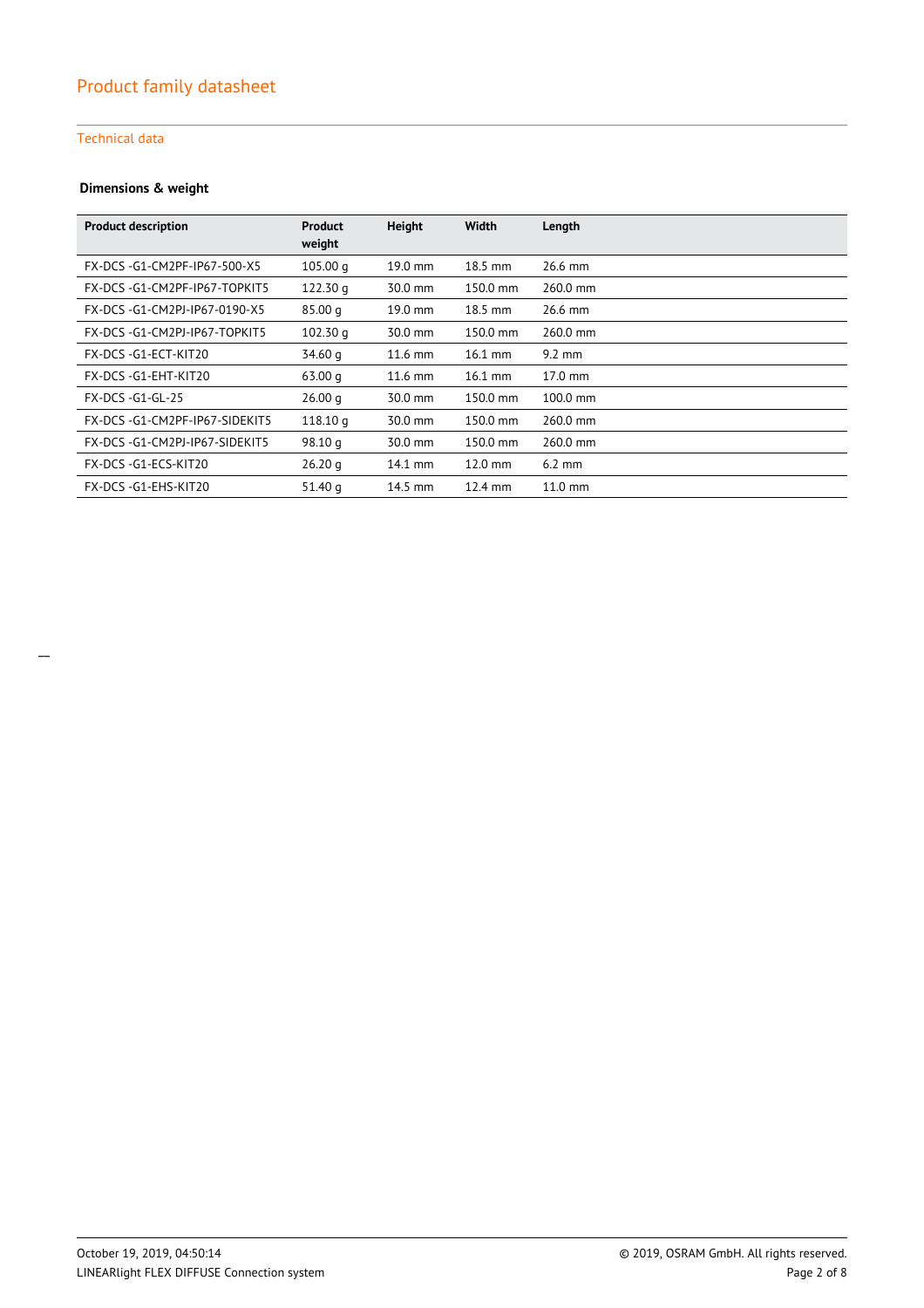#### **Product line drawing**



FX-DCS -G1-CM2PF-IP67-500-X5

 $\overline{a}$ 



FX-DCS -G1-CM2PF-IP67-TOPKIT5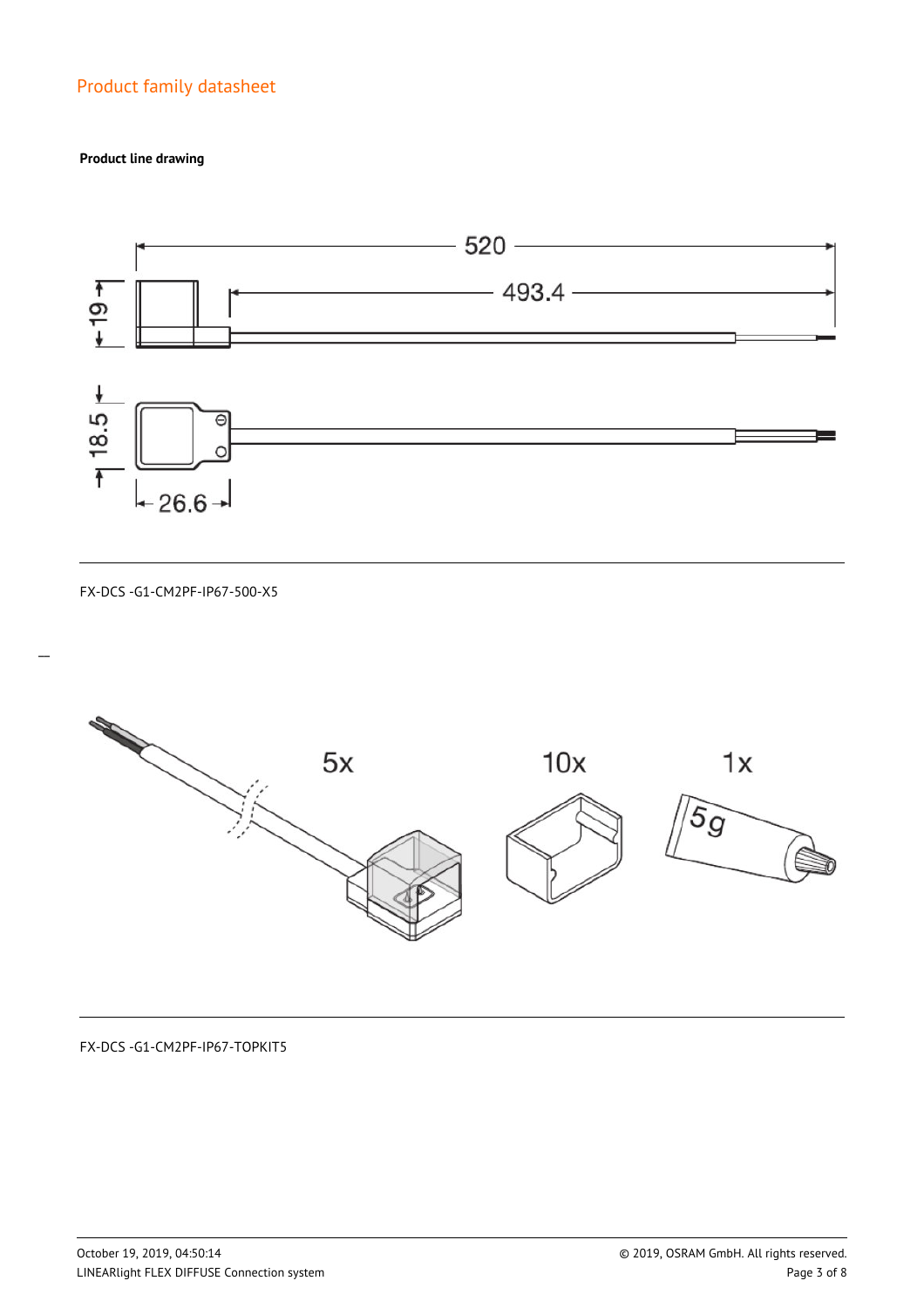

FX-DCS -G1-CM2PJ-IP67-0190-X5



FX-DCS -G1-CM2PJ-IP67-TOPKIT5, FX-DCS -G1-ECT-KIT20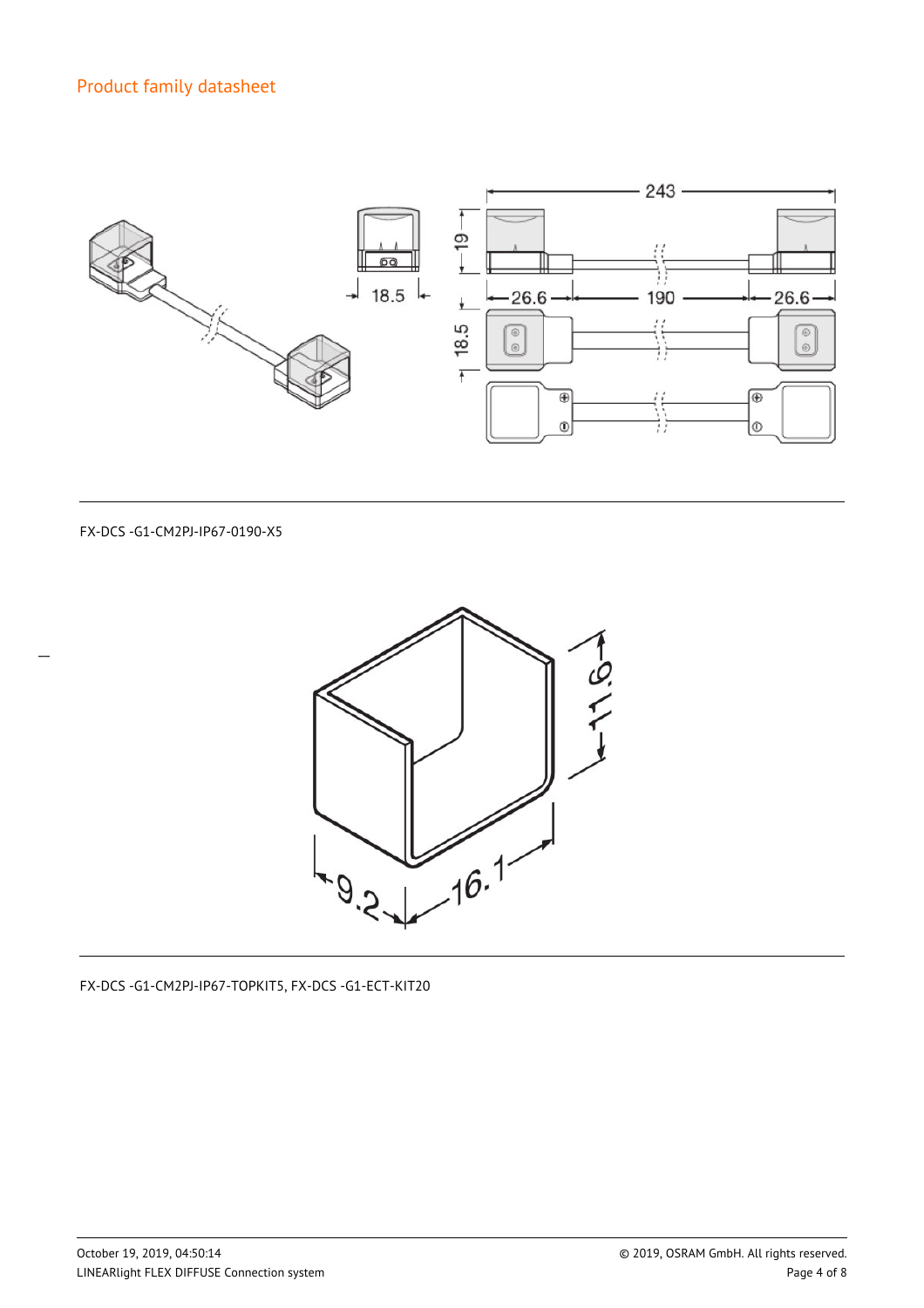

FX-DCS -G1-EHT-KIT20

 $\overline{a}$ 



FX-DCS -G1-GL-25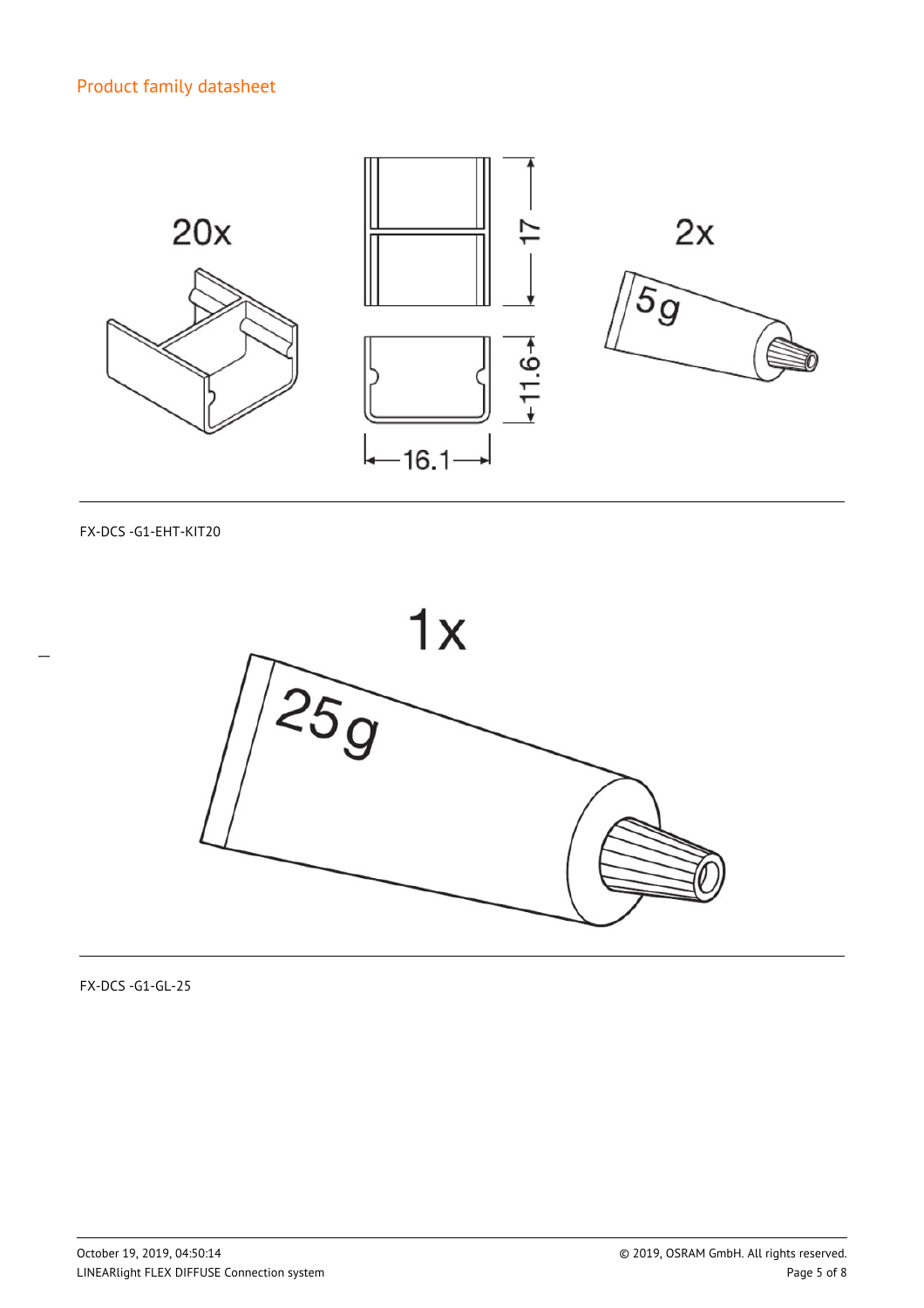

FX-DCS -G1-CM2PF-IP67-SIDEKIT5



FX-DCS -G1-CM2PJ-IP67-SIDEKIT5, FX-DCS -G1-ECS-KIT20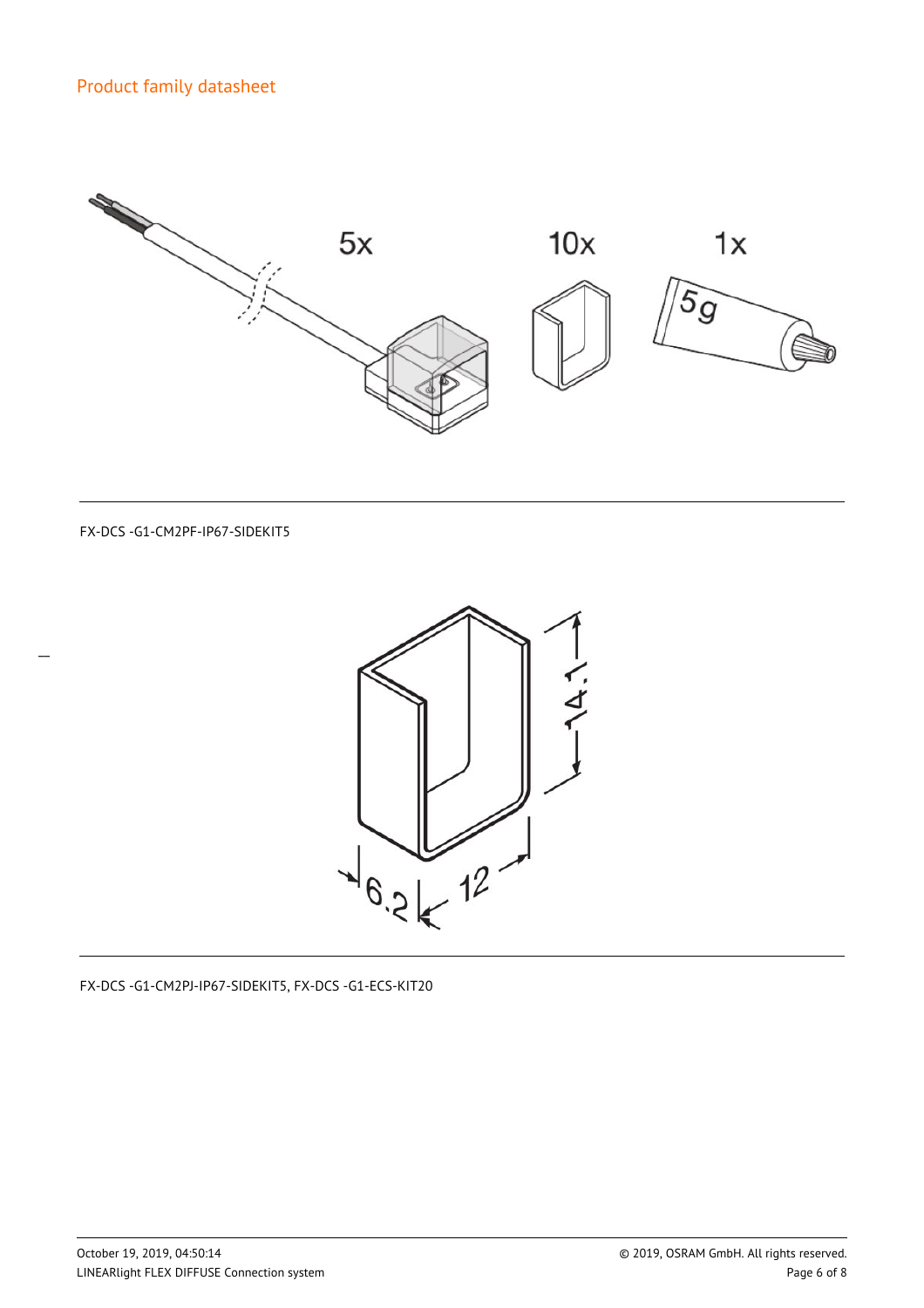

FX-DCS -G1-EHS-KIT20

#### **Logistical data**

 $\overline{a}$ 

| <b>Product description</b>    | <b>Commodity code</b> |
|-------------------------------|-----------------------|
| FX-DCS-G1-CM2PF-IP67-500-X5   | 853690959900          |
| FX-DCS-G1-CM2PF-IP67-TOPKIT5  | 853661909000          |
| FX-DCS-G1-CM2PJ-IP67-0190-X5  | 853690959900          |
| FX-DCS-G1-CM2PI-IP67-TOPKIT5  | 853661909000          |
| FX-DCS-G1-ECT-KIT20           | 940599009000          |
| FX-DCS-G1-EHT-KIT20           | 940599009000          |
| <b>FX-DCS-G1-GL-25</b>        | 391000009000          |
| FX-DCS-G1-CM2PF-IP67-SIDEKIT5 | 853661909000          |
| FX-DCS-G1-CM2PJ-IP67-SIDEKIT5 | 853661909000          |
| FX-DCS-G1-ECS-KIT20           | 940599009000          |
| FX-DCS-G1-EHS-KIT20           | 940599009000          |
|                               |                       |

#### Application advice

For more detailed application information and graphics please see product datasheet.

#### Sales and Technical Support

Sales and Technical Support www.osram.com